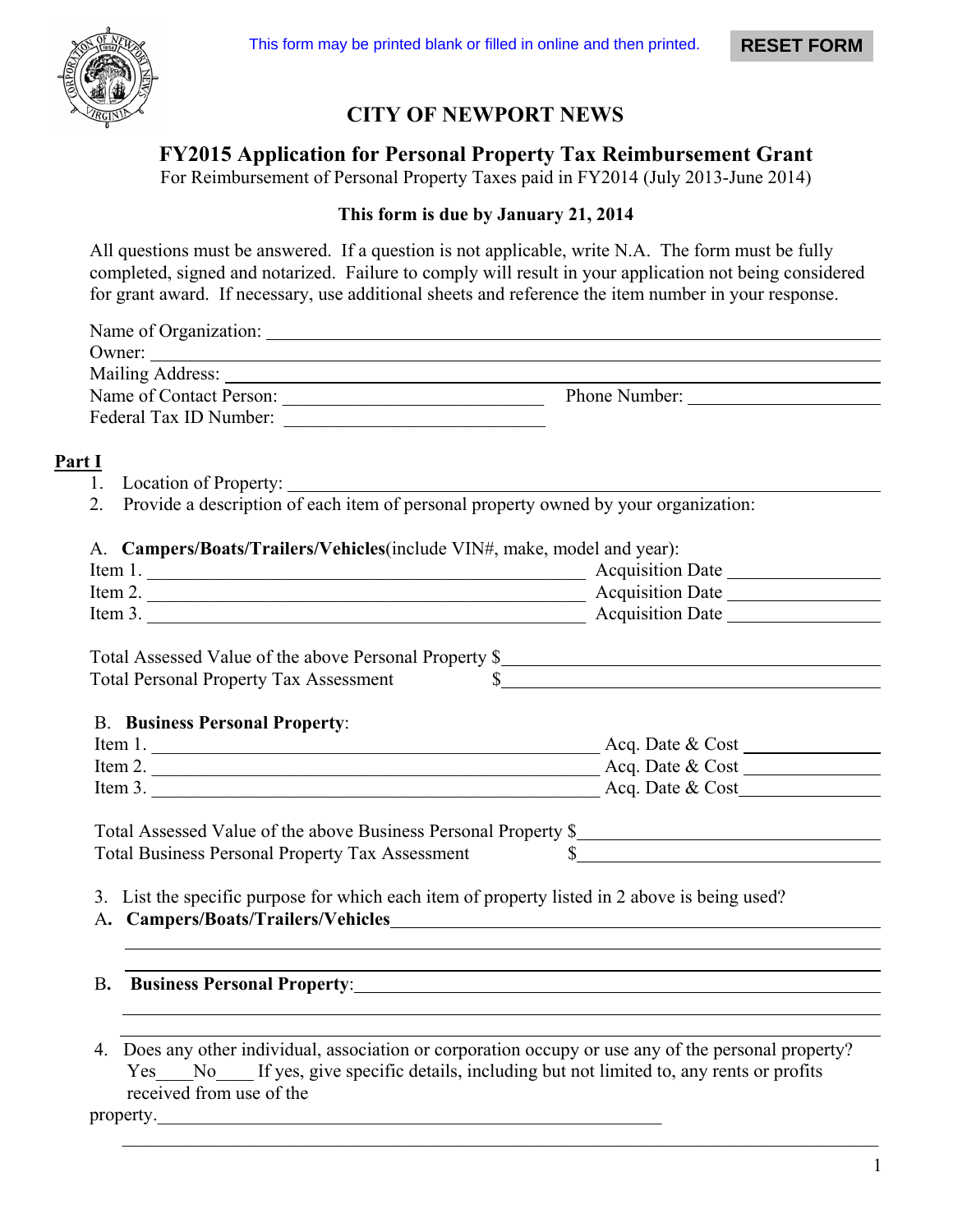### **Part II**

- 1. Are you chartered or incorporated under the Laws of the Commonwealth of Virginia? Yes No If yes, provide date:
- 2. For what purpose is the ownership group chartered or incorporated?
- 3. Is the property listed in Part I used in accordance with this purpose? Yes No Please explain.
- 4. Is the organization exempt from taxation pursuant to Sec. 501(c) of the Internal Revenue Code of 1954? Yes No Kingdom Service Revenue Service Revenue Service Letter of Determination.

 $\mathcal{L}_\text{max}$  , and the set of the set of the set of the set of the set of the set of the set of the set of the set of the set of the set of the set of the set of the set of the set of the set of the set of the set of the \_\_\_\_\_\_\_\_\_\_\_\_\_\_\_\_\_\_\_\_\_\_\_\_\_\_\_\_\_\_\_\_\_\_\_\_\_\_\_\_\_\_\_\_\_\_\_\_\_\_\_\_\_\_\_\_\_\_\_\_\_\_\_\_\_\_\_\_\_\_\_\_\_\_\_\_\_\_

- 5. Has a current annual alcoholic beverage license for serving alcoholic beverages been issued by the ABC Board to the organization for use on the property? Yes No
- 6. Please list the compensation paid or salaries to any director, officer, or employee of the organization for the last calendar year and list what services were provided for this compensation and salaries.
- 7. Does any part of the net earnings of the organization subscribe to the benefit of any individual? Yes No If yes, please explain.
	- 8. Is any significant portion of the service provided by the organization generated by funds received from donations, contributions, or local, state, or federal grants? Donations shall include the providing of personal services or the contribution of in-kind or material services. Yes No If yes, please explain.
	- 9. What services does the organization provide for the common good of the public within Newport News?
	- 10. Does a substantial part of the activities of the organization involve carrying on propaganda, or otherwise attempting to influence legislation? Yes\_\_\_\_\_ No\_\_\_\_\_
	- 11. Does the organization participate in, or intervene in, any political campaign on behalf of any candidate for public office? Yes \_\_\_\_\_\_ No \_\_\_\_\_\_
	- 12. Does any rule, regulation, policy or practice of the organization discriminate on the basis of religious convictions, race, color, sex, or national origin? Yes No
	- 13. Are there any religious qualifications required for membership in the organization or for the Board of Directors? Yes No
	- 14. Attached to this affidavit is the organization's most recent financial statement of income and expenditures for a 12-month period from \_\_\_\_\_\_\_\_\_\_\_\_\_\_\_\_\_\_\_\_\_\_ to \_\_\_\_\_\_\_\_\_\_\_\_\_\_\_\_\_\_\_\_\_, which statement will become a part of this affidavit.
	- 15. Attached is a copy of the organization's Charter: Yes \_\_\_\_\_\_\_\_ No \_\_\_\_\_\_\_
	- 16. Attached is a copy of the organization's By-Laws/Constitution Yes No No